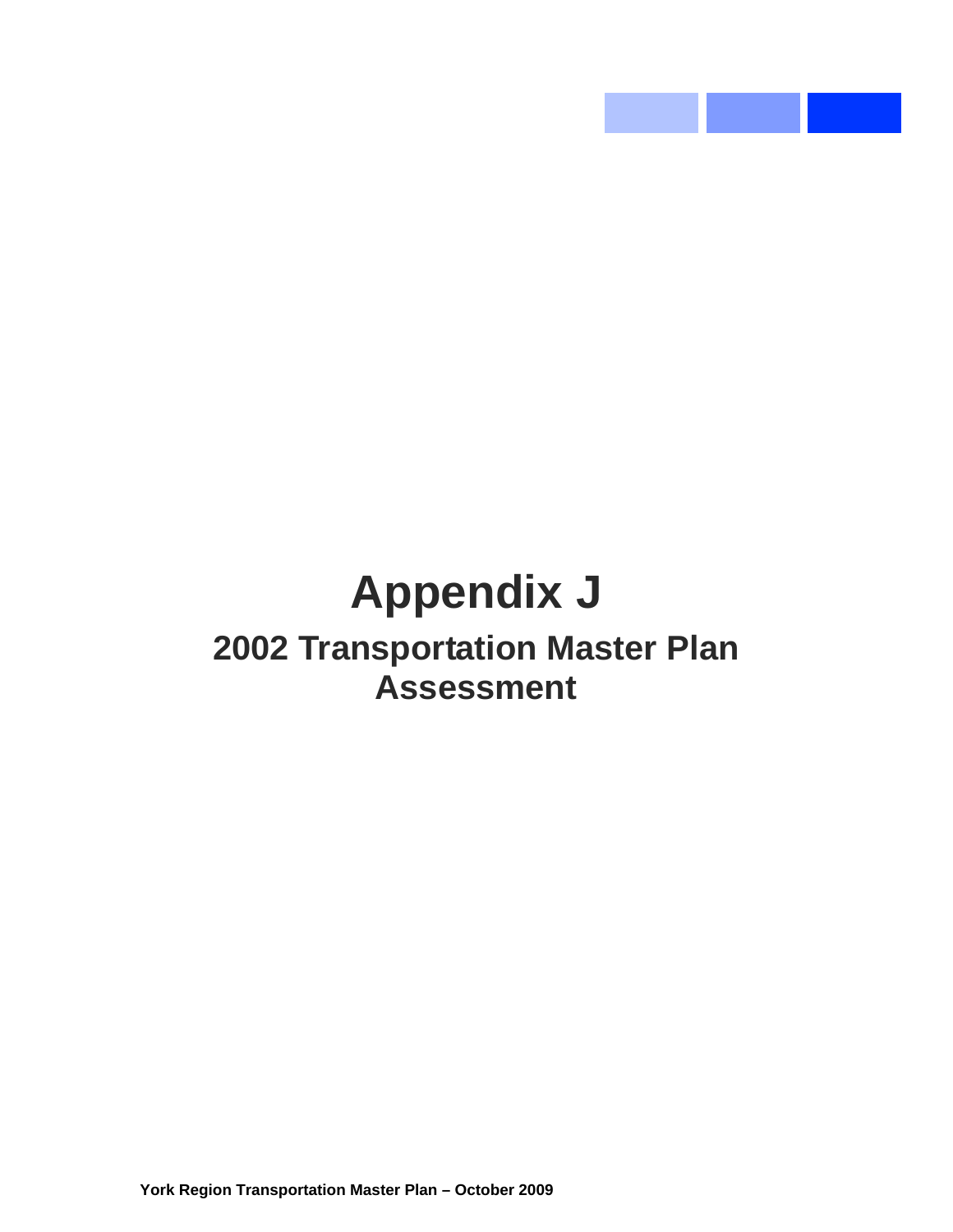

## **ASSESSMENT OF 2002 YORK REGION**

# **TMP ACTION PLAN**

**A Background Report By Cansult Limited**

**December 2006**





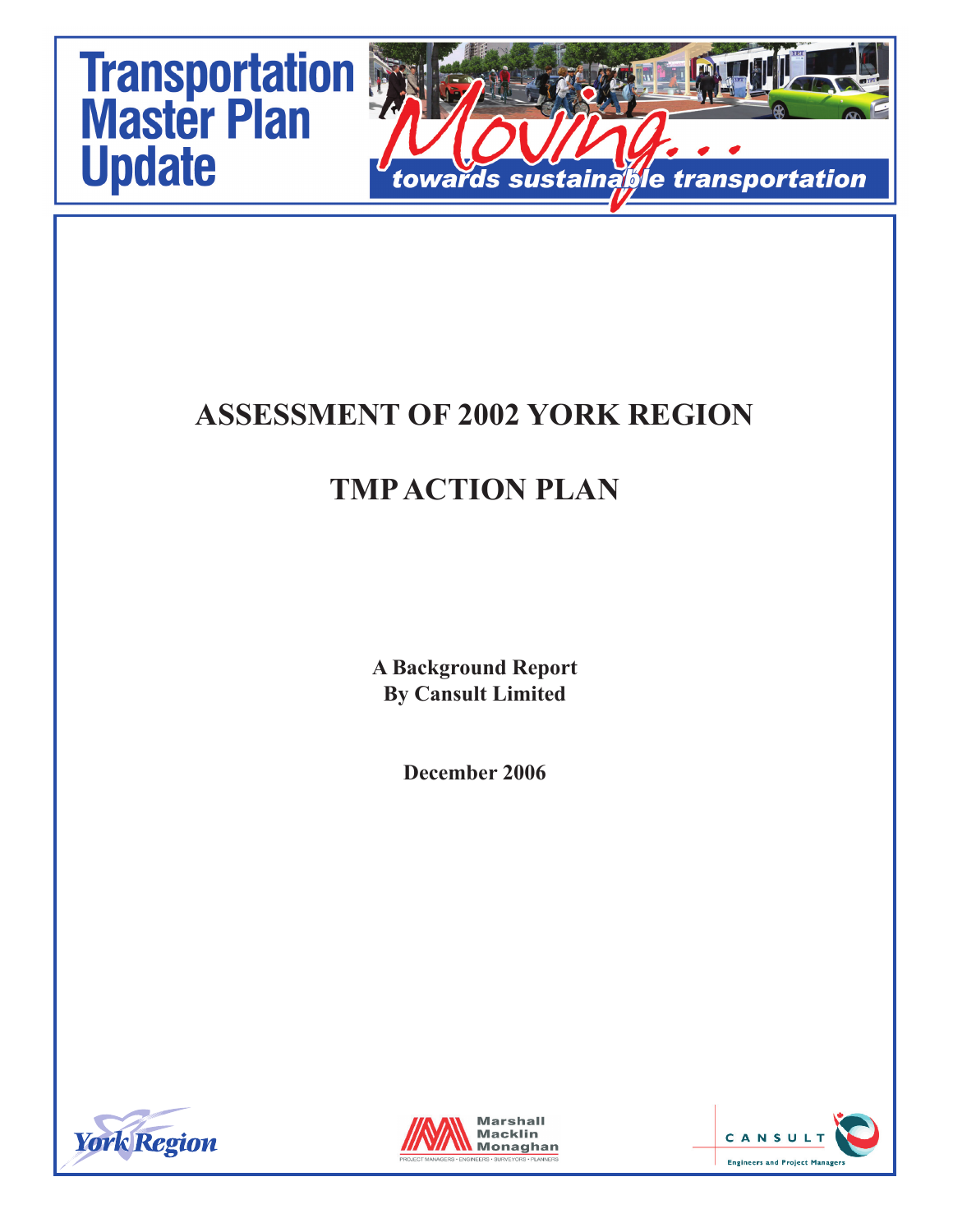





#### **Introduction**

York Region continues to be one of the fastest growing municipalities in Canada. As of December 2005, over 918,000 people and 28,000 businesses called York Region their home. Between 2001 and 2005 the population in York Region has grown by 126,000, which represents a 16 per cent increase since 2001 and about 33 per cent of the Greater Toronto Area's population increase. On the employment side there are currently approximately 450,000 jobs in York Region; an increase of 60,000 since 2001. In the past five years, growth has been particularly strong in the business service and retail sectors.

As a consequence of rapid growth, York Region has been facing a number of transportation challenges. As an important step to meet these challenges, York Region approved its first Transportation Master Plan (TMP) in 2002, the adoption of which represented a major step in moving York Region "Towards Sustainable Transportation" (the theme of the 2002 TMP). The TMP assessed alternative strategic directions, and developed a long-term transportation vision of an integrated road and transit network that will support growth in York Region to the year 2031. The TMP included policies and programs to support increases in transit modal split and vehicle occupancies, and a 5-Year Action Plan consisting of 43 recommended actions.

This report summarizes the progress made by York Region since 2002 on moving "Towards Sustainable Transportation", including an assessment of progress on each of the 43 recommendations contained in the 2002 5-Year Action Plan.

#### **Assessment of the 2002 TMP Action Plan**

Each of the 43 recommendations in the 2002 TMP Action Plan has been rated using a  $0 - 4$  point scale. A "very good" rating is depicted by four coloured quarters and represents the highest (or best) grade. A "very poor" rating is depicted by an uncoloured circle and represents the lowest grade. The intermediate ratings represent good, fair and poor grades. The results are summarized below for the categories of Transit Improvements (Actions 1 – 10), Road Improvements (Actions 11 – 19) and Supportive Policies and Programs (Actions 20 – 43). A detailed assessment of each of the 43 recommendations is noted in **Table 1**.

- A. Transit Improvements (10 Actions)
	- 9 very good; and
	- 1 very poor (no action on new Hwy 7 GO station on the Bradford line).

Total score out of a maximum possible 40 is 36, or 90%.

- B. Road Improvements (9 Actions)
	- 4 very good;
	- $\bullet$  4 good;

• 1 very poor (no action on efforts with MTO to improve Hwy 400/Steeles interchange). Total score out of a maximum possible 36 is 28, or 78%.

- C. Supportive Policies and Programs (24 Actions)
	- 10 very good;
	- 3 good;
	- $\bullet$  5 fair:
	- 3 poor; and
	- 2 very poor (both related to goods movement).

#### **CANSULT LIMITED**

**60 Renfrew Drive, #300, Markham, Ontario, Canada L3R 0E1 Tel: 905 470 2010 Fax: 905 470 2060 Email: cansult@cansult.com Website: www.cansult.com**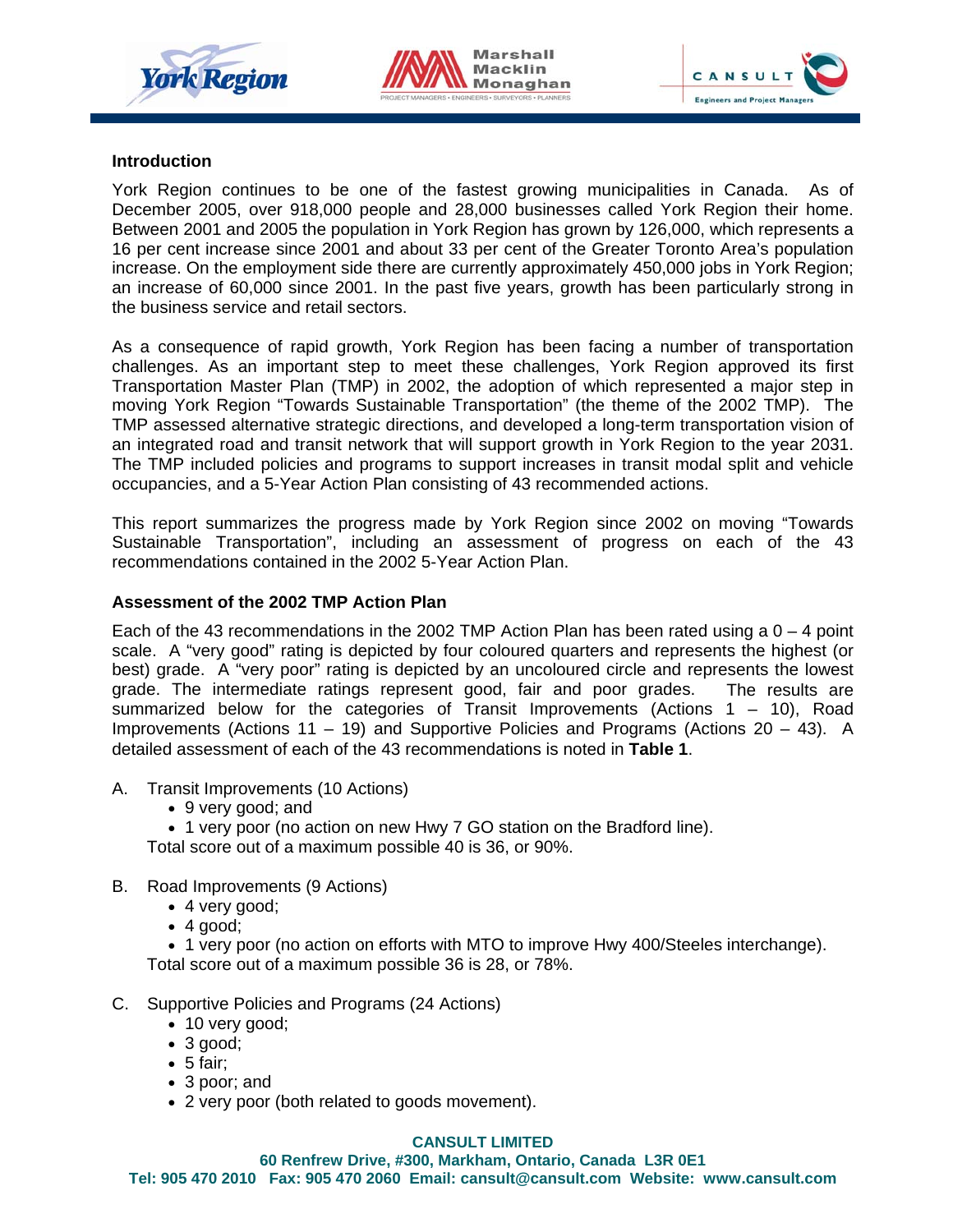





• 1 unrated (Lower ETR 407 truck tolls)

Total score out of a maximum possible 92 is 62, or 67%.

Overall, York scored 126 (75%) out of a total 168 which shows the high level of commitment by Regional staff and Council in implementing the objectives of the TMP. This is further emphasised by the tremendous strides made by the Region in the area of public transit, which was the principal focus of the 2002 TMP and driving force for moving "towards sustainable transportation".

#### **Other Recent Regional Transportation Accomplishments**

Three other significant accomplishments have been achieved over the past few years which are not reflected (or not fully reflected) in the assessment of the 2002 TMP Action Plan. The first is the "Towards Great Regional Streets" initiative that has resulted in the recent adoption of two important Regional policies, the Municipal Streetscape Partnership Policy and the Regional Standard for Six-Lane Roads. These policies recognize that Regional streets must accommodate all modes of transportation, enhance communities and define community character. The streetscape partnership policy provides for financial support for qualifying locally initiated beautification schemes. The six-lane standard policy provides for a roadway cross-section including a 4-6 m wide landscaped median, dedicated bicycle lane and curb HOV lanes.

Another achievement was the securement of Provincial funds for the Spadina subway extension to York University and Vaughan's Corporate Centre. Since the March 23, 2006 Provincial announcement to provide one-third conditional funding for the capital cost of the project, York Region staff have taken steps to ensure that the Provincial conditions will be met. The Environmental Assessment for the project has been completed and submitted to the Province for approval, and a 60/40 Toronto/York capital cost-sharing arrangement agreed with the City of Toronto for the one-third local share.

The third achievement is the adoption of a new noise policy for the mitigation of traffic noise on Regional roads. The changes incorporated are responsive to the concerns raised by residents and local municipal staff. The new policy meets or exceeds provincial and municipal requirements and will lead to recognition of York Region as a leader in best practices involving noise mitigation.

#### **Conclusions**

The achievements of the Region over the past four years are extensive and wide ranging. In particular, the transit improvements resulting from implementation of the Action Plan helped to increase the average weekday transit usage to 55,000 passengers, yielding the highest annual ridership since the inception of YRT in 2001. Service improvements following the amalgamation of area municipal transit services has already resulted in tangible increases in transit modal share (over just a 3 year period) and with implementation of VIVA bus rapid transit service in late 2005, this trend is expected to continue. In aggregate, the achievements from both the 2002 TMP Action Plan and other recent Regional initiatives represent substantial progress "towards sustainable transportation". The results of TMP Action Plan and achievements will serve as a guide in determining levels of effort and relative emphases in the current TMP Update.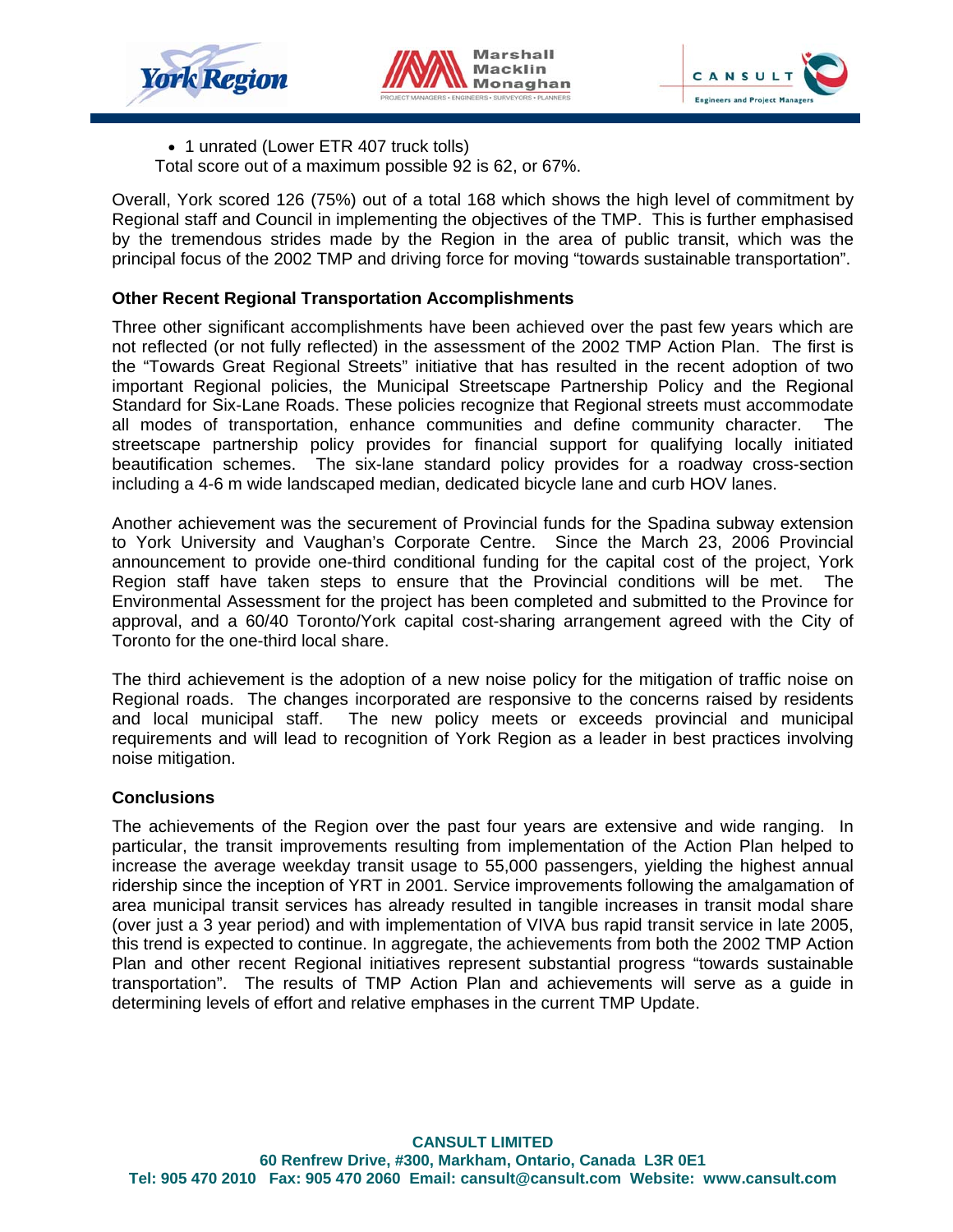|   | 2002 TMP Action                                                                                                                                                                                                                                                                                                                                                                                                               | Summary                                                                                                                                                                                                                                                                                                                                                                                                                                                                                                                                                                                                                                                                                                                                                                                                                                                                                                                              | Comment                                                                                             | Rating |
|---|-------------------------------------------------------------------------------------------------------------------------------------------------------------------------------------------------------------------------------------------------------------------------------------------------------------------------------------------------------------------------------------------------------------------------------|--------------------------------------------------------------------------------------------------------------------------------------------------------------------------------------------------------------------------------------------------------------------------------------------------------------------------------------------------------------------------------------------------------------------------------------------------------------------------------------------------------------------------------------------------------------------------------------------------------------------------------------------------------------------------------------------------------------------------------------------------------------------------------------------------------------------------------------------------------------------------------------------------------------------------------------|-----------------------------------------------------------------------------------------------------|--------|
|   | <b>A. TRANSIT IMPROVEMENTS</b>                                                                                                                                                                                                                                                                                                                                                                                                |                                                                                                                                                                                                                                                                                                                                                                                                                                                                                                                                                                                                                                                                                                                                                                                                                                                                                                                                      |                                                                                                     |        |
|   |                                                                                                                                                                                                                                                                                                                                                                                                                               | A.1 Public Private Partnership(P3)                                                                                                                                                                                                                                                                                                                                                                                                                                                                                                                                                                                                                                                                                                                                                                                                                                                                                                   |                                                                                                     |        |
|   | Establish a public/private<br>partnership arrangement for<br>implementation of a York rapid<br>transit system as quickly as<br>possible.                                                                                                                                                                                                                                                                                      | York Region in conjunction with Markham, Vaughan and Richmond Hill to<br>sought a private sector partner for the planning, financing,<br>implementation and possible operation of a rapid transit system for York<br>Region. As a result, in June 2002, York Region entered into an<br>agreement with York Consortium and formed the York Region Rapid<br>Transit Corporation (YRRTC) with a mandate for the planning, design<br>and construction of the Region's new bus rapid transit service, Viva.                                                                                                                                                                                                                                                                                                                                                                                                                               | All Completed                                                                                       |        |
| 2 | Confirm preferred implementation<br>strategy for a York Region rapid<br>transit system.                                                                                                                                                                                                                                                                                                                                       | Quick Start, the initial phase of the rapid transit is which is a capital<br>program that covers rapid transit elements in all four of the designated<br>rapid transit corridors. It will implement bus rapid transit using 12m and<br>18m buses, bus stop spacing of approximately one kilometre, and transit<br>signal priority at main intersections. It also features 85 state-of-the-art<br>BRT vehicles, 109 stations, new terminals, 127 off-board fare vending<br>machines, queue jump lanes, real-time bus arrival information at all<br>stations, and many other technological features.<br>Future phases include exclusive rights-of-way for buses in all four<br>corridors, with possible conversion to light rail, and the extension of the<br>Yonge and Spadina subway lines. Construction is expected to begin on<br>this project in 2008 subject to confirmation of funding from the senior<br>levels of government. | Preferred implementation<br>strategy confirmed.                                                     |        |
|   |                                                                                                                                                                                                                                                                                                                                                                                                                               | A.2 Initial Bus Rapid Transit Detailed Implementation Plan (BRT)                                                                                                                                                                                                                                                                                                                                                                                                                                                                                                                                                                                                                                                                                                                                                                                                                                                                     |                                                                                                     |        |
| 3 | If the "early BRT" implementation<br>strategy is preferred, develop a<br>detailed implementation plan. Such<br>plan will include the required EAs<br>for road widening and<br>reconfiguration, intersection<br>improvements, and service plans<br>for each corridor. (Service plans<br>would define service levels, stops<br>locations, route structure, priority<br>measures, vehicle requirements<br>and gateway stations). | BRT is the preferred technology to support the potential demand of<br>between 2,500 and 3,500 persons per hour in the peak direction. Bus<br>Rapid Transit allows for flexibility of routing over time as the corridor<br>develops and future rapid transit alternatives are established in the City of<br>Toronto.<br>In fall 2005 York Region introduced the first phase of its Viva bus rapid<br>transit (BRT) program. Viva is the first BRT service of its kind in the<br>Greater Toronto Area. It features 85 state-of-the-art BRT vehicles, 109<br>stations, 127 off-board fare vending machines, queue jump lanes, a traffic<br>signal priority system, real-time bus arrival information at all stations, and<br>many other technological features.                                                                                                                                                                         | Detailed implementation plan<br>for BRT developed and it is in<br>the process of<br>implementation. |        |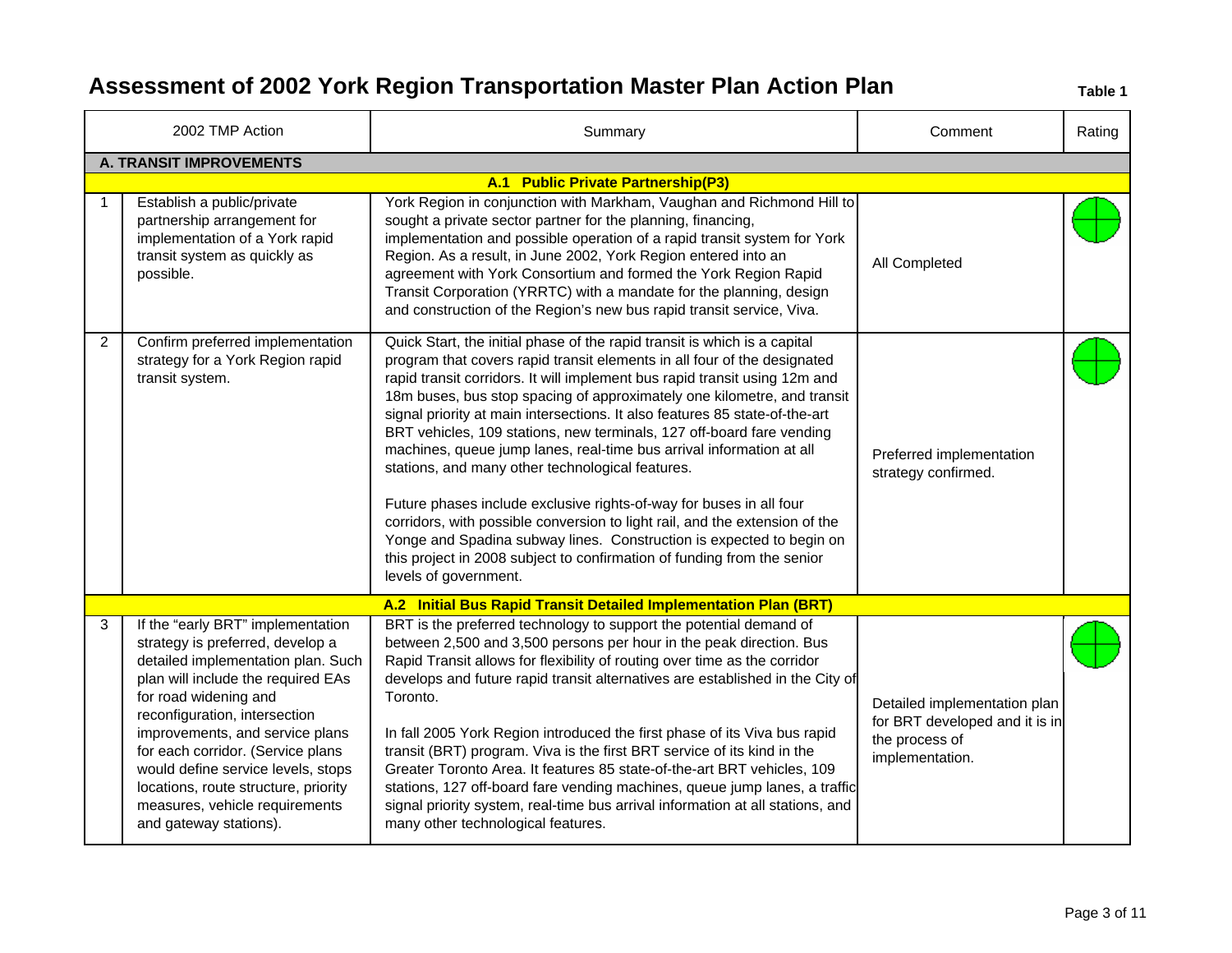|                | 2002 TMP Action                                                                                                                                   | Summary                                                                                                                                                                                                                                                                                                                                                                                                                                                                                                                                                                                                                                                                                                                          | Comment                                                                           | Rating |
|----------------|---------------------------------------------------------------------------------------------------------------------------------------------------|----------------------------------------------------------------------------------------------------------------------------------------------------------------------------------------------------------------------------------------------------------------------------------------------------------------------------------------------------------------------------------------------------------------------------------------------------------------------------------------------------------------------------------------------------------------------------------------------------------------------------------------------------------------------------------------------------------------------------------|-----------------------------------------------------------------------------------|--------|
|                |                                                                                                                                                   | A.3 Environmental Assessment(EA) Studies for Longer Term Rapid Transit                                                                                                                                                                                                                                                                                                                                                                                                                                                                                                                                                                                                                                                           |                                                                                   |        |
|                | Complete a joint EA study with<br>Vaughan, Toronto and the TTC for<br>the extension of the Spadina<br>subway to York University.                  | The EA of a Spadina Subway extension from Steeles Avenue to the<br>Vaughan Corporate Centre and York University was part of the<br>undertaking in the Highway 7 and Vaughan North-South Link EA, which<br>was submitted to the Ministry of the Environment (MOE) on September 1,<br>2005. MOE has agreed that this could be done as a condition of<br>approval of the EA and has requested the Region to carry out a<br>supplementary analysis of the effects of the subway construction and<br>operation for the portion of the subway extension connecting the<br>preferred alignment in the Vaughan Corporate Centre (VCC) to the TTC's<br>preferred alignment at Steeles Avenue.                                             | EA Study Completed                                                                |        |
| 5              | Complete a joint EA study with<br>Markham, Toronto, and TTC for<br>rapid transit connection between<br>Markham Centre and the Sheppard<br>subway. | The Ministry of the Environment (MOE), approved the Terms of<br>Reference (TOR) for the Markham N-S Link Corridor Public Transit<br>Improvements EA Study on July 13, 2004. The basic concept for the<br>Markham N-S Link Corridor, as envisioned in the York Region<br>Transportation Master Plan, is to connect the Markham Centre (Warden<br>Avenue and Highway 7 area) with the Sheppard Subway. Connections<br>with the Sheppard Subway could be made to the existing terminus at Don<br>Mills Station or, if the subway is extended, to a future easterly station.                                                                                                                                                         | Final EA report submitted to<br>MOE and public notice<br>issued on March 2, 2006. |        |
| 6              | Complete the studies for Highway 7<br>& and for Yonge Street.                                                                                     | The Region's 2002 Transportation Master Plan (TMP) proposed the<br>implementation of rapid transit in four corridors. In the proposed rapid<br>transit network, three of the corridors comprise north-south rapid transit<br>facilities. These are the Yonge Street Corridor connecting the Newmarket<br>Regional Centre to the Yonge Subway, a link from the Vaughan<br>Corporate Centre to the Spadina Subway and a link from the proposed<br>Markham Centre to the Sheppard Subway. The fourth corridor is an east-<br>west rapid transit facility in the Highway 7 Corridor connecting to all three<br>of the north-south rapid transit lines, to the Region of Peel in the west and<br>to the Region of Durham in the east. | Both EA studies Completed                                                         |        |
|                |                                                                                                                                                   | <b>A.4 New Go Stations</b>                                                                                                                                                                                                                                                                                                                                                                                                                                                                                                                                                                                                                                                                                                       |                                                                                   |        |
| $\overline{7}$ | Green Lane (2003), McCown(2002)<br>and MountJoy(2002) commuter rail<br>stations with GO Transit.                                                  | These new stations had been approved by GO and were high priorities in<br>their capital program.                                                                                                                                                                                                                                                                                                                                                                                                                                                                                                                                                                                                                                 | All completed and open.                                                           |        |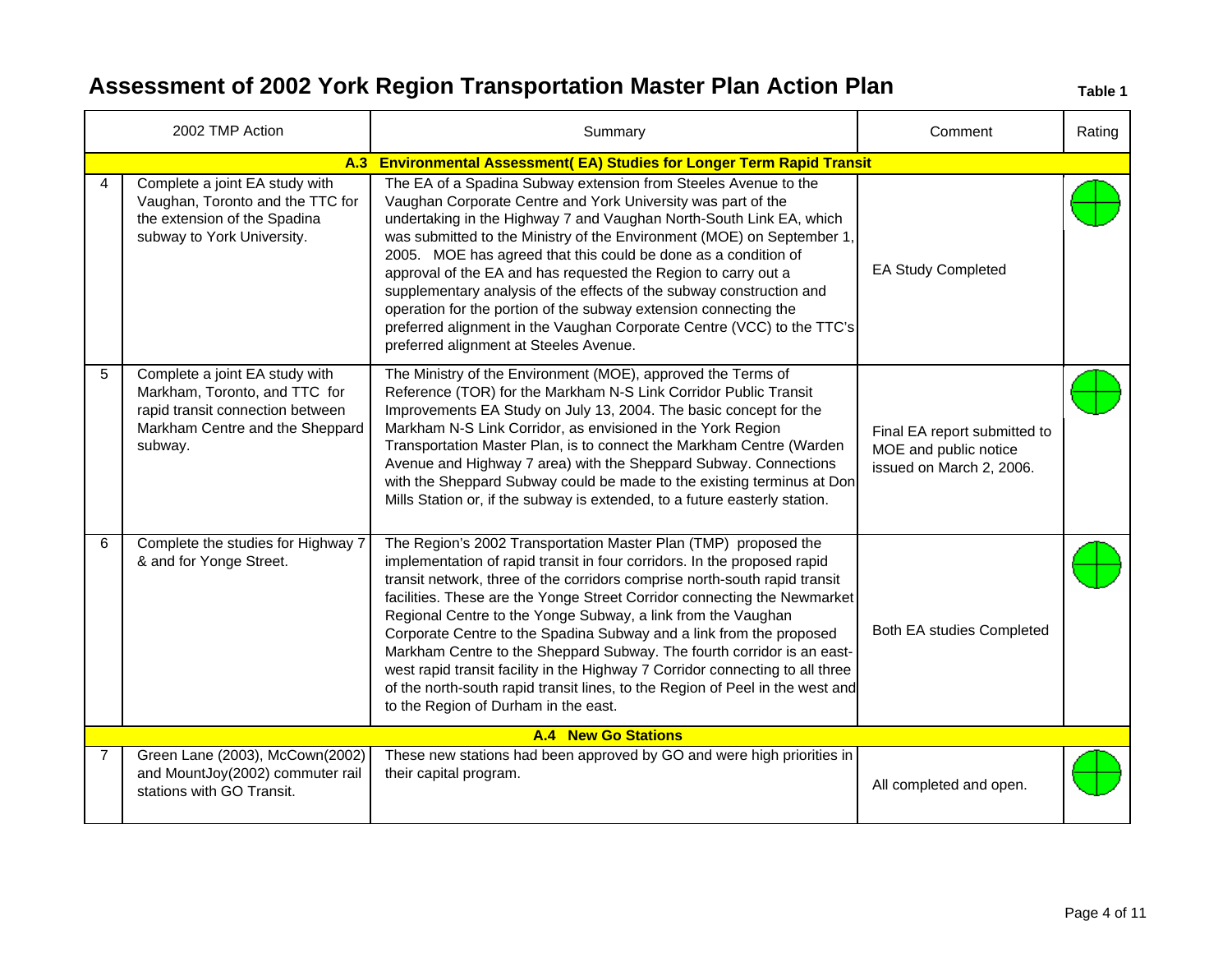|    | 2002 TMP Action                                                                                                                                                                                                                                                                                                                                                                                                                | Summary                                                                                                                                                                                                                                                                                                                                                                                                                                                                                                                                                                                                                                                                                                                                                                                                                                                                    | Comment                          | Rating |
|----|--------------------------------------------------------------------------------------------------------------------------------------------------------------------------------------------------------------------------------------------------------------------------------------------------------------------------------------------------------------------------------------------------------------------------------|----------------------------------------------------------------------------------------------------------------------------------------------------------------------------------------------------------------------------------------------------------------------------------------------------------------------------------------------------------------------------------------------------------------------------------------------------------------------------------------------------------------------------------------------------------------------------------------------------------------------------------------------------------------------------------------------------------------------------------------------------------------------------------------------------------------------------------------------------------------------------|----------------------------------|--------|
| 8  | Work with GO Transit, City of<br>Vaughan and the Province<br>(Parkway belt) to identify and<br>develop a site for a new Highway 7<br>commuter rail station on the<br>Bradford line.                                                                                                                                                                                                                                            |                                                                                                                                                                                                                                                                                                                                                                                                                                                                                                                                                                                                                                                                                                                                                                                                                                                                            | Not Completed                    |        |
|    |                                                                                                                                                                                                                                                                                                                                                                                                                                | A.5 York 5 Year Transit Service Plan                                                                                                                                                                                                                                                                                                                                                                                                                                                                                                                                                                                                                                                                                                                                                                                                                                       |                                  |        |
| 9  | Implement all components of the 5<br>Year Transit Service Plan now<br>being completed for York Region<br>Transit.<br>• Comprehensive service<br>standards.<br>• Planning and consultation process<br>with local area<br>municipalities and other<br>stakeholders.<br>• Fare harmonization strategies.<br>• Short and medium term growth<br>plans and phasing strategies.<br>• Annual operating and capital<br>budget forecasts | On January 1, 2001, The Regional Municipality of York assumed<br>responsibility for the funding and operation of public transit (conventional<br>and specialized transit services) throughout York Region. As part of the<br>amalgamation process, a Five-Year Service Plan (2002-2006) was<br>developed and finalized in 2002.<br>The plan provided an overall service strategy for both conventional and<br>specialized transit services. The completion of the Five-Year Service Plan<br>study provides the Region with a framework for the delivery of Region-<br>wide conventional and specialized transit services for persons with<br>disabilities. And also it sets specific targets including ridership, service<br>levels and service coverage. YRT's mandate also includes a major role in<br>contributing to an increase in the Region's transit market share. | Completed<br>(Updated June 2006) |        |
|    |                                                                                                                                                                                                                                                                                                                                                                                                                                | <b>A.6 Community Transit Concept</b>                                                                                                                                                                                                                                                                                                                                                                                                                                                                                                                                                                                                                                                                                                                                                                                                                                       |                                  |        |
| 10 | Develop a staging plan for new<br>services to rural/small communities.<br>• Town of Whitchurch-Stouffville<br>• Township of King<br>• Town of East Gwillimbury<br>• Town of Georgina                                                                                                                                                                                                                                           | Both conventional and specialized services introduced to smaller/ rural<br>communities in a staged manner between 2002 and 2005. The Mt. Albert<br>extension was implemented 2006.                                                                                                                                                                                                                                                                                                                                                                                                                                                                                                                                                                                                                                                                                         | Completed                        |        |
|    | <b>B. ROAD INITIATIVES</b>                                                                                                                                                                                                                                                                                                                                                                                                     |                                                                                                                                                                                                                                                                                                                                                                                                                                                                                                                                                                                                                                                                                                                                                                                                                                                                            |                                  |        |
|    |                                                                                                                                                                                                                                                                                                                                                                                                                                | <b>B.1 Road Widening/ Reconfiguration to Support Rapid Transit</b>                                                                                                                                                                                                                                                                                                                                                                                                                                                                                                                                                                                                                                                                                                                                                                                                         |                                  |        |
| 11 | Work with City of Toronto and TTC<br>to implement Yonge Transitway.                                                                                                                                                                                                                                                                                                                                                            | York Region staff have been working with GO Transit, TTC and the City<br>of Toronto to provide improved public transit infrastructure and service in<br>the network's primary north-south corridor.                                                                                                                                                                                                                                                                                                                                                                                                                                                                                                                                                                                                                                                                        | Completed                        |        |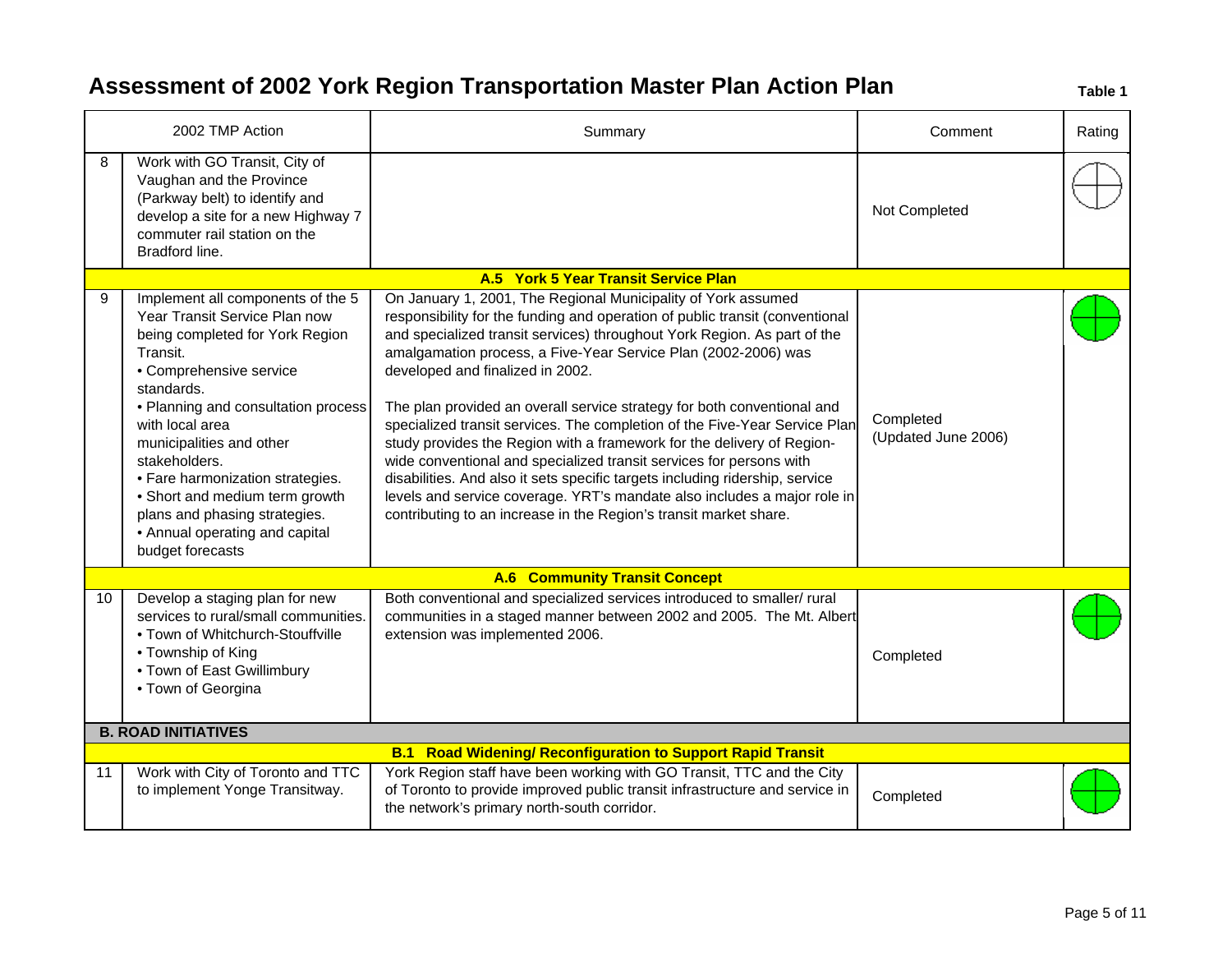|                 | 2002 TMP Action                                                                                                                                                                                                | Summary                                                                                                                                                                                                                                                                                                                                                                                                                                                                                                                                                                                                                                                                                                                                                                                                                                           | Comment                                                                                                                                                                                                                                                             | Rating |
|-----------------|----------------------------------------------------------------------------------------------------------------------------------------------------------------------------------------------------------------|---------------------------------------------------------------------------------------------------------------------------------------------------------------------------------------------------------------------------------------------------------------------------------------------------------------------------------------------------------------------------------------------------------------------------------------------------------------------------------------------------------------------------------------------------------------------------------------------------------------------------------------------------------------------------------------------------------------------------------------------------------------------------------------------------------------------------------------------------|---------------------------------------------------------------------------------------------------------------------------------------------------------------------------------------------------------------------------------------------------------------------|--------|
| 12 <sup>°</sup> | Initiate and complete EA for Jane<br><b>Street widening from Steeles</b><br>Avenue to Highway 7.                                                                                                               |                                                                                                                                                                                                                                                                                                                                                                                                                                                                                                                                                                                                                                                                                                                                                                                                                                                   | Completed                                                                                                                                                                                                                                                           |        |
| 13              | Complete EA for widening of<br>Warden Avenue from Steeles<br>Avenue to Highway 7.                                                                                                                              | A Class Environmental Assessment (Class EA) for the reconstruction of<br>Warden Avenue between Steeles Avenue and Major Mackenzie Drive<br>project was carried out . This study identified that, due to existing and<br>projected traffic volumes, additional traffic lanes are required to provide<br>increased north-south capacity within the Warden Avenue corridor in<br>order to improve traffic operations and reduce traffic congestion and<br>delays. Several options have been reviewed for advancing any section of<br>Warden Avenue within the 2004 Capital Program. The most significant<br>alteration that would be required to Warden Avenue to accommodate<br>rapid transit would be a further widening of the railway bridge overpass<br>north of 14th Avenue, beyond the current widening requirement for six<br>traffic lanes. | Several EA studies have<br>been completed including the<br>Rapid Transit EA.                                                                                                                                                                                        |        |
| 14              | Complete EAs for widening of<br>Highway7 east of Woodbine Ave<br>and west of Pine Valley Drive.                                                                                                                | East of Woodbine widening included in Highway 7 Transit way EA. West<br>of Pine Valley Drive completed and constructed to ultimate.                                                                                                                                                                                                                                                                                                                                                                                                                                                                                                                                                                                                                                                                                                               | Completed                                                                                                                                                                                                                                                           |        |
|                 |                                                                                                                                                                                                                | <b>B.2 Widening to support HOV and/or Reserved Bus Lanes</b>                                                                                                                                                                                                                                                                                                                                                                                                                                                                                                                                                                                                                                                                                                                                                                                      |                                                                                                                                                                                                                                                                     |        |
| 15              | Initiate and complete EAs to<br>support widening proposed in the<br>2002 Ten Year capital Work<br>Program.<br>• Davis Drive.<br>• Major Mackenzie Dr.<br>• 16th Avenue<br>• Rutherford Road<br>• Centre Street | In the summer of 2005, Regional staff initiated the 16th Avenue Class<br>EA. This Class EA study would address the planning of a continuous east<br>west transit priority/HOV lanes on 16th Avenue from Highway 404 to the<br>New Markham By-pass, which supports Markham and the Region's<br>growth and transportation infrastructure objectives. Additional right-of-way<br>would be identified and protected prior to full development of east<br>Markham.                                                                                                                                                                                                                                                                                                                                                                                     | • Davis Drive EA initiated<br>• EA for Major Mackenzie Dr.<br>East of Woodbine completed<br>and some construction has<br>been done<br>•Widening of Rutherford<br>West of Weston Rd. has<br>been completed<br>• Centre Street EA included<br>as part of Highway 7 EA |        |
|                 |                                                                                                                                                                                                                | <b>B.3 Highway 400/Steeles Interchange</b>                                                                                                                                                                                                                                                                                                                                                                                                                                                                                                                                                                                                                                                                                                                                                                                                        |                                                                                                                                                                                                                                                                     |        |
| 16              | Work with MTO officials to<br>determine feasibility of interchange<br>improvements that would provide<br>for movements to Steeles Avenue<br>to and from the north.                                             |                                                                                                                                                                                                                                                                                                                                                                                                                                                                                                                                                                                                                                                                                                                                                                                                                                                   | Not Completed                                                                                                                                                                                                                                                       |        |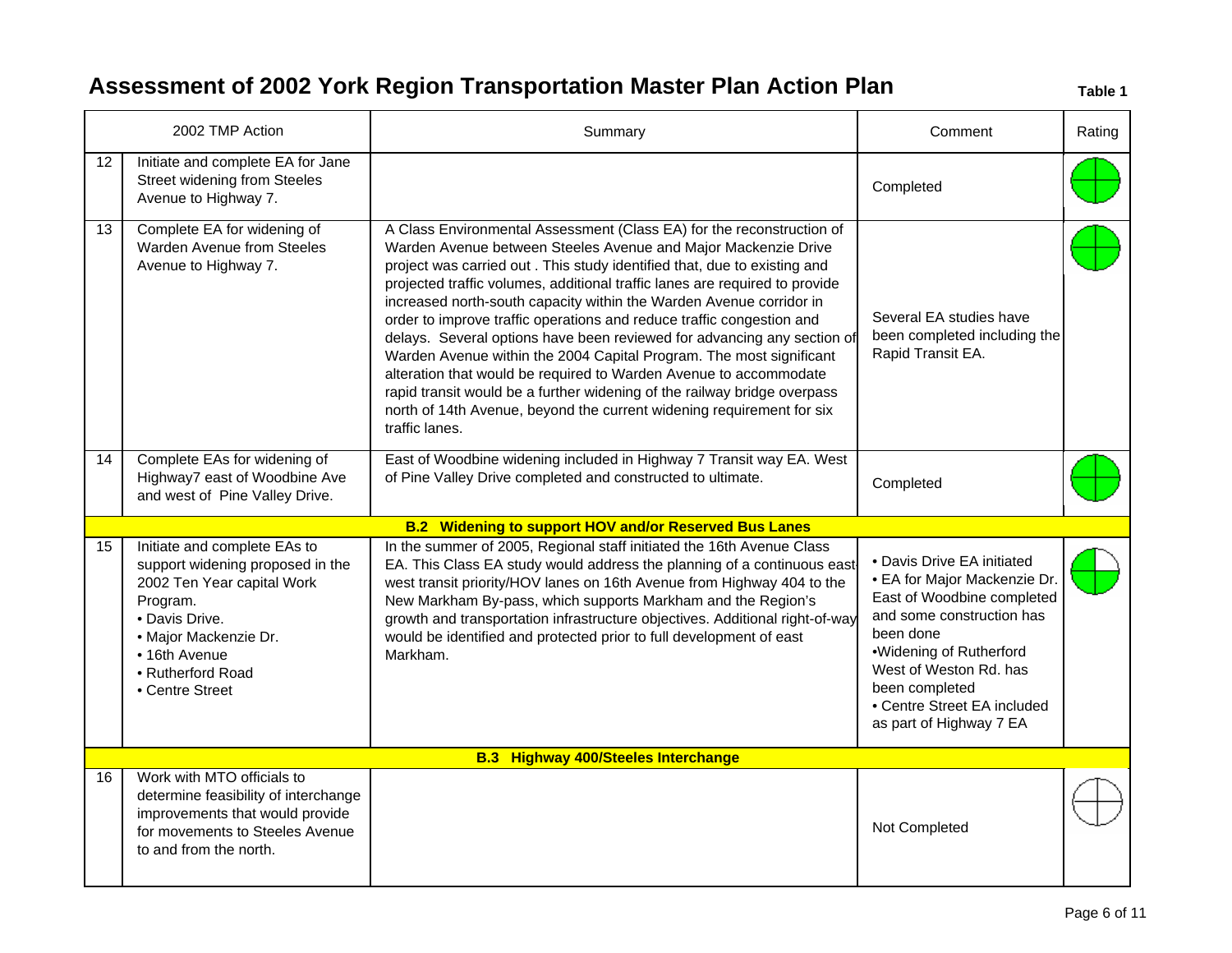|    | 2002 TMP Action                                                                                                                   | Summary                                                                                                                                                                                                                                                                                                                                                                                                                                                                                                                                                                                                                                                                                                                                                                                                                                                                 | Comment                                     | Rating |
|----|-----------------------------------------------------------------------------------------------------------------------------------|-------------------------------------------------------------------------------------------------------------------------------------------------------------------------------------------------------------------------------------------------------------------------------------------------------------------------------------------------------------------------------------------------------------------------------------------------------------------------------------------------------------------------------------------------------------------------------------------------------------------------------------------------------------------------------------------------------------------------------------------------------------------------------------------------------------------------------------------------------------------------|---------------------------------------------|--------|
| 17 | Initiate EA study for the section<br>south of HWY 407 connecting to the<br>Morningside extension in the City of<br>Toronto.       | The EA for the Markham Bypass to Morningside Avenue Link was<br>completed and submitted to the MOE for review on December 23, 2005,<br>prior to the December 31, 2005 deadline identified by the Ontario<br>Municipal Board as part of the Morningside Heights decision. The City of<br>Toronto has reaffirmed their position that they formally oppose the<br>continuous alignment for the Markham Bypass to Morningside Avenue<br>Link, as developed through the EA. They have notified the MOE that they<br>have no intentions of assuming proponency for the Link south of Steeles<br>Avenue and are no longer bound by the OMB imposed policies to protect<br>for the corridor. Given the City of Toronto's position, it is important that<br>the issue of proponency be clearly addressed at this stage before the EA<br>proceeds to a final decision by the MOE. | EA study Completed but not<br>yet approved. |        |
| 18 | Complete the Markham By-Pass as<br>early as possible                                                                              | Construction divided into 4 phases:<br>• Phase 1 and 2 have been completed<br>• Phase 3 under way,<br>• Phase 4 in capital program for 2012                                                                                                                                                                                                                                                                                                                                                                                                                                                                                                                                                                                                                                                                                                                             |                                             |        |
|    |                                                                                                                                   | B.5 2002 Ten Year Capital Works Program (First 5 Years)                                                                                                                                                                                                                                                                                                                                                                                                                                                                                                                                                                                                                                                                                                                                                                                                                 |                                             |        |
| 19 | Implement remainder of the<br>2002-2006 Portion of the<br>2002 Ten Year Capital Work<br>Program.                                  | The Region's Ten Year Roads Capital Program includes upgrades to the<br>existing road network through road expansion projects, intersection<br>improvements, road, pavement, and bridge rehabilitation projects which<br>improves road capacity, traffic operation, traffic safety and also protects<br>the Region's investment by extending the life of existing roadways and<br>bridges.                                                                                                                                                                                                                                                                                                                                                                                                                                                                              |                                             |        |
|    | <b>C. SUPPORTIVE POLICIES AND PROGRAMS</b>                                                                                        |                                                                                                                                                                                                                                                                                                                                                                                                                                                                                                                                                                                                                                                                                                                                                                                                                                                                         |                                             |        |
|    |                                                                                                                                   | <b>C.1 Amend Regional Official Plan</b>                                                                                                                                                                                                                                                                                                                                                                                                                                                                                                                                                                                                                                                                                                                                                                                                                                 |                                             |        |
| 20 | Develop Official Plan Amendment<br>including new and strengthened<br>policies, as well as road and transit<br>network amendments. | ROPA 43 - Regional Centres and Regional Corridors - came into effect<br>on January 7, 2005 following its adoption by Regional Council on<br>December 16, 2004. The amendment serves as the Regional land use<br>"policy" arm of the Centres + Corridors Strategy, complementing<br>"supportive programs," "financial tools" and "infrastructure investment"<br>strategies to achieve the Region's planned urban structure of Regional<br>Centres linked by Regional Corridors, served by rapid transit.<br>A two-step approach to starting ROPA 43 implementation has been<br>recommended; the first step involves the creation of Regional TOD<br>Guidelines, while the second step calls for the drafting of a long-term,<br>detailed work plan.                                                                                                                      |                                             |        |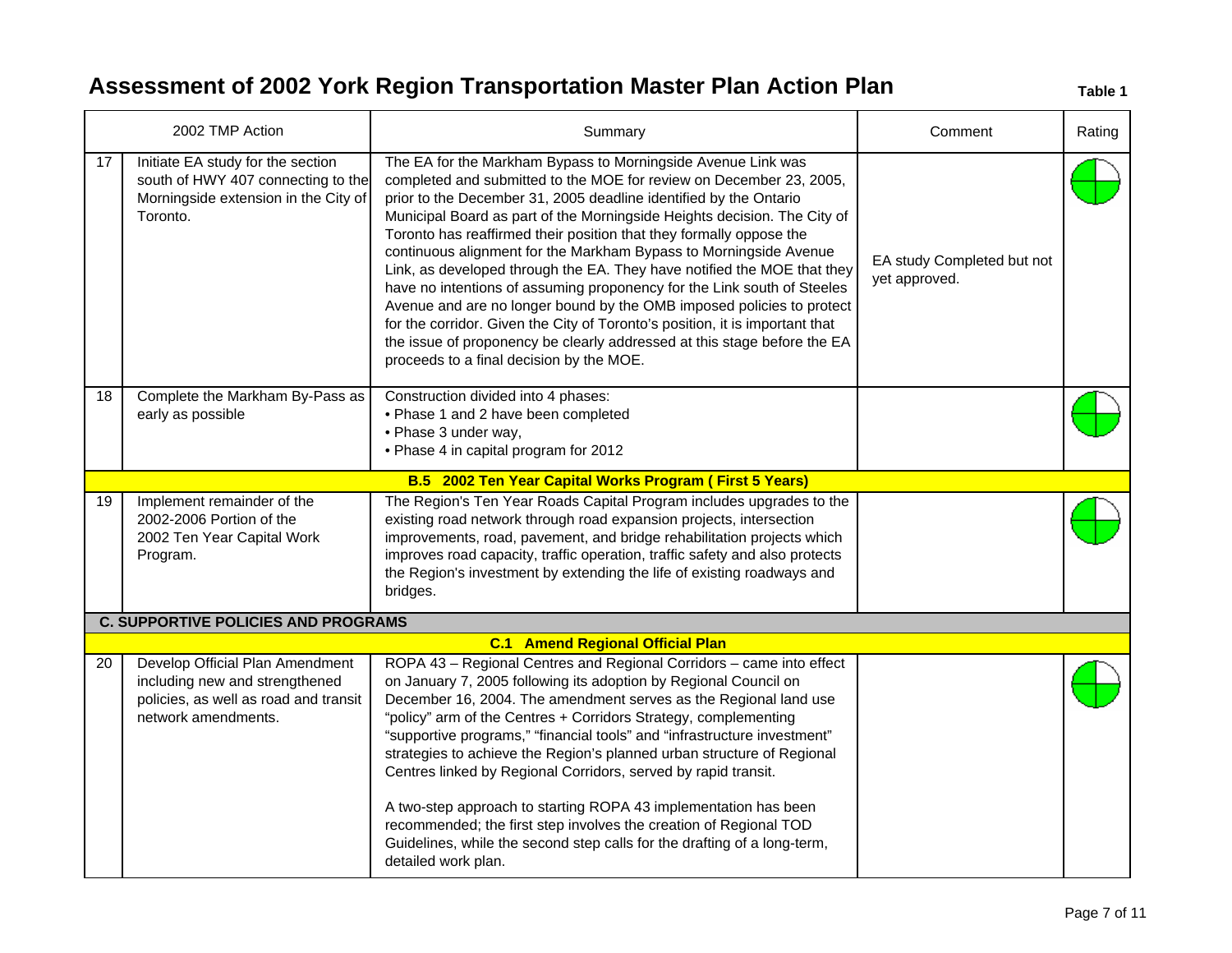|          | 2002 TMP Action                                                                                                                                              | Summary                                                                                                                                                                                                                                                                                                                                                                                                                                                                                                                                                                                                                                                                                                                                                                                                                                                                   | Comment                                                                                                                                                                           | Rating |
|----------|--------------------------------------------------------------------------------------------------------------------------------------------------------------|---------------------------------------------------------------------------------------------------------------------------------------------------------------------------------------------------------------------------------------------------------------------------------------------------------------------------------------------------------------------------------------------------------------------------------------------------------------------------------------------------------------------------------------------------------------------------------------------------------------------------------------------------------------------------------------------------------------------------------------------------------------------------------------------------------------------------------------------------------------------------|-----------------------------------------------------------------------------------------------------------------------------------------------------------------------------------|--------|
|          |                                                                                                                                                              | <b>C.2 Guidelines for Transit Oriented Developments</b>                                                                                                                                                                                                                                                                                                                                                                                                                                                                                                                                                                                                                                                                                                                                                                                                                   |                                                                                                                                                                                   |        |
| 21       | Develop guidelines for Transit<br>Oriented Development jointly with<br>Area Municipalities and obtain<br>Council endorsements.                               | The Regional TOD Guidelines are the result of a "Made-in-York" process<br>that began in March 2005 with Regional Council adoption of five high-<br>level principles which are as follows;<br>. The massing, height and density of buildings,<br>. Quantity and design of surface and above/below-grade parking,<br>• Pedestrian safety and comfort,<br>. The layout of streets, sidewalks and other pedestrian connections,<br>· Distances and connections between transit stops and buildings.<br>The adoption of Regional TOD Guidelines will further the implementation<br>of the Region's planned urban structure of Regional Centres linked by<br>Regional Corridors, served by rapid transit. The guidelines are consistent<br>with Provincial, Regional and local policies and programs to advance<br>transit-supportive development, and represent good planning. | All completed<br>Adopted by Regional Council<br>September 21, 2006                                                                                                                |        |
|          |                                                                                                                                                              | C.3 Development Review Checklist (transit, Cycling, and Walking)                                                                                                                                                                                                                                                                                                                                                                                                                                                                                                                                                                                                                                                                                                                                                                                                          |                                                                                                                                                                                   |        |
| 22<br>23 | Develop checklist to ensure transit,<br>cycling, and walking are fully<br>considered in development review<br>process.<br>Implement aforementioned checklist |                                                                                                                                                                                                                                                                                                                                                                                                                                                                                                                                                                                                                                                                                                                                                                                                                                                                           | The TOD Guidelines (Action<br>21) partially addresses this<br>checklist, however, the<br>Region's Development<br><b>Review Committee includes</b><br>pedestrian friendly criteria |        |
|          | as part of development approval<br>process.                                                                                                                  |                                                                                                                                                                                                                                                                                                                                                                                                                                                                                                                                                                                                                                                                                                                                                                                                                                                                           | when evaluating<br>development applications.                                                                                                                                      |        |
|          | C.4 Parking strategy for Centres and Corridors                                                                                                               |                                                                                                                                                                                                                                                                                                                                                                                                                                                                                                                                                                                                                                                                                                                                                                                                                                                                           |                                                                                                                                                                                   |        |
| 24       | Initiate Parking Strategy study in<br>consultation with urban Area<br>Municipalities.                                                                        |                                                                                                                                                                                                                                                                                                                                                                                                                                                                                                                                                                                                                                                                                                                                                                                                                                                                           | Some discussions have<br>taken place in the context of<br>area municipal parking<br>initiatives.                                                                                  |        |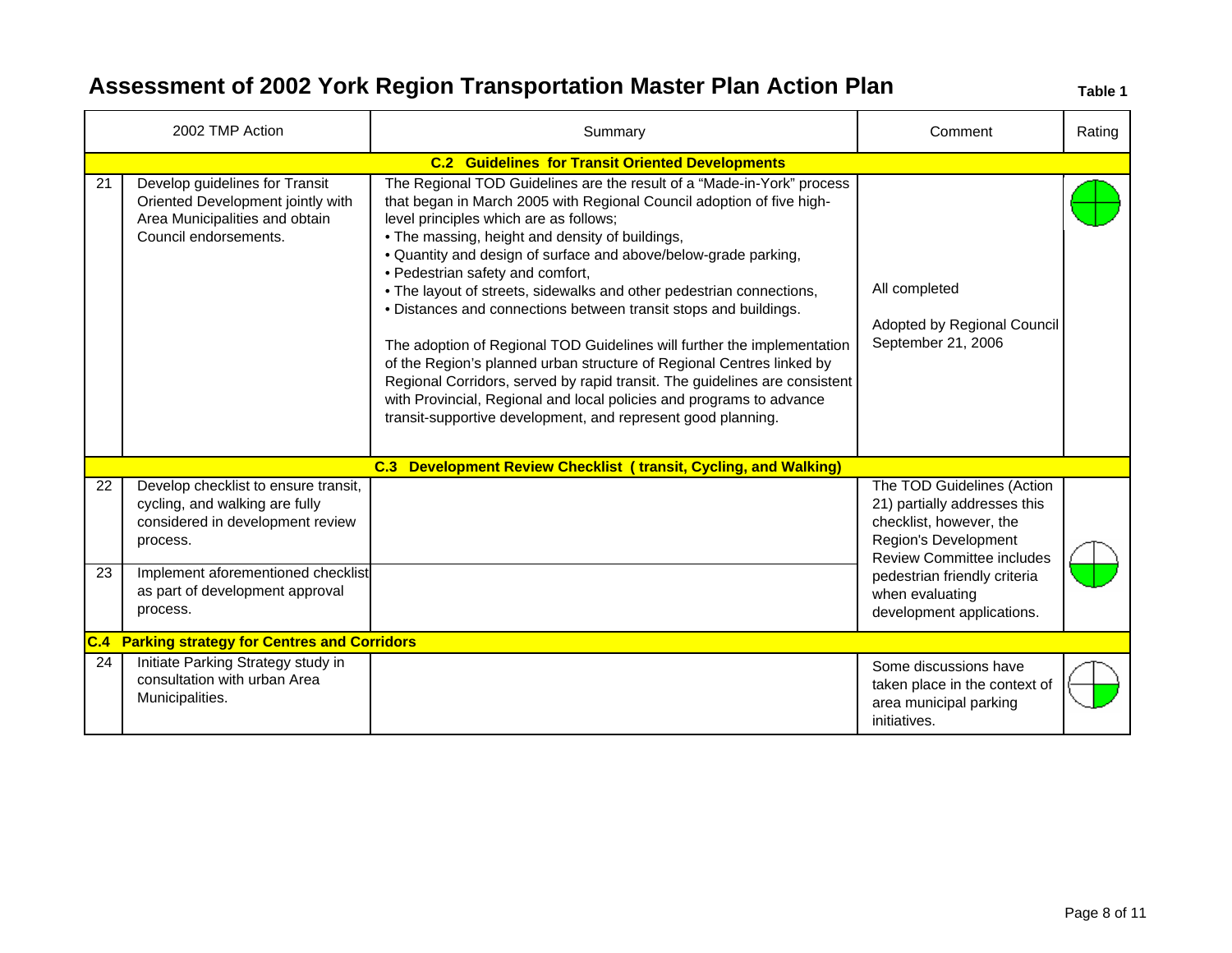|    | 2002 TMP Action                                                                                                 | Summary                                                                                                                                                                                                                                                                                                                                                                                                                                                                                            | Comment                                                                           | Rating |  |
|----|-----------------------------------------------------------------------------------------------------------------|----------------------------------------------------------------------------------------------------------------------------------------------------------------------------------------------------------------------------------------------------------------------------------------------------------------------------------------------------------------------------------------------------------------------------------------------------------------------------------------------------|-----------------------------------------------------------------------------------|--------|--|
|    | C.5 Transit priority at traffic signals along BRT/LRT routes                                                    |                                                                                                                                                                                                                                                                                                                                                                                                                                                                                                    |                                                                                   |        |  |
| 25 | Identify specific signalized<br>intersections and preferred<br>technology.                                      | A new Transit Management Systems (TMS) section was created in 2005<br>and is responsible for ensuring effective operation of the various<br>Intelligent Transportation Systems (ITS) technologies on the Viva BRT<br>services, and overseeing the implementation of similar technologies on<br>conventional YRT services. The transit control ITS system (both<br>hardware and software) has been installed, Variable Message Signs<br>(VMS) have been manufactured, installed and tested on Viva. | All Completed                                                                     |        |  |
| 26 | Implement transit priority along<br>(phase 1) rapid transit routes                                              | Approvals for implementing TSP have been obtained from the Ministry of<br>Transportation(MTO) and 407 ETR. Approvals from Municipalities for<br>implementing TSP have been received from Richmond Hill and Aurora.<br>Upgrades to existing traffic signal controllers and emergency vehicle<br>detectors (for TSP) are complete and tested.                                                                                                                                                        | All Completed                                                                     |        |  |
| 27 | Identify TPN routes for phase 2<br>implementation in the 2006-2011<br>period.                                   |                                                                                                                                                                                                                                                                                                                                                                                                                                                                                                    | HOV lanes considered in<br>EAs                                                    |        |  |
|    |                                                                                                                 | <b>C.6 Regional TDM Support Program</b>                                                                                                                                                                                                                                                                                                                                                                                                                                                            |                                                                                   |        |  |
| 28 | Recruit a TDM coordinator.                                                                                      |                                                                                                                                                                                                                                                                                                                                                                                                                                                                                                    | Completed                                                                         |        |  |
| 29 | Introduce "requirement to consider<br>TDM programs" in development<br>approvals process.                        | Transportation Demand Management (TDM) initiatives can advance the<br>TOD principles of development by partnering Region and local<br>municipalities in TDM strategies with major employers to reduce travel<br>times, traffic congestion and vehicle emissions. Also Innovative TDM<br>strategies include car-pooling programs, bicycle parking and related<br>facilities for cyclists, reduced transit fares and flexible work periods.                                                          | TDM initiatives proposed in<br>the context of implementation<br>of TOD Guidelines |        |  |
|    |                                                                                                                 | <b>C.6 Regional TDM Support Program</b>                                                                                                                                                                                                                                                                                                                                                                                                                                                            |                                                                                   |        |  |
| 30 | Identify incentives for employers to<br>initiate TDM programs.                                                  | The Smart Commute Association is a GTA-wide joint municipal<br>undertaking that will develop an array of Transportation Demand<br>Management (TDM) strategies which includes; ride matching for<br>carpooling and a guaranteed ride home service; program modules such<br>as employer vanpools; education campaign; reporting on initiatives and                                                                                                                                                   | Largely Implemented through<br><b>TMAs</b>                                        |        |  |
| 31 | Work with Area Municipalities and<br>employers to establish TMAs in<br>HWY404/HWY7 and Markham<br>Centre areas. | capturing lessons learned. The Smart Commute Association will<br>coordinate efforts to form up to 10 Transportation Management<br>Associations, local networks of employers, developers and others in<br>promoting transportation choices and offering TDM services. (con't)                                                                                                                                                                                                                       | All Completed                                                                     |        |  |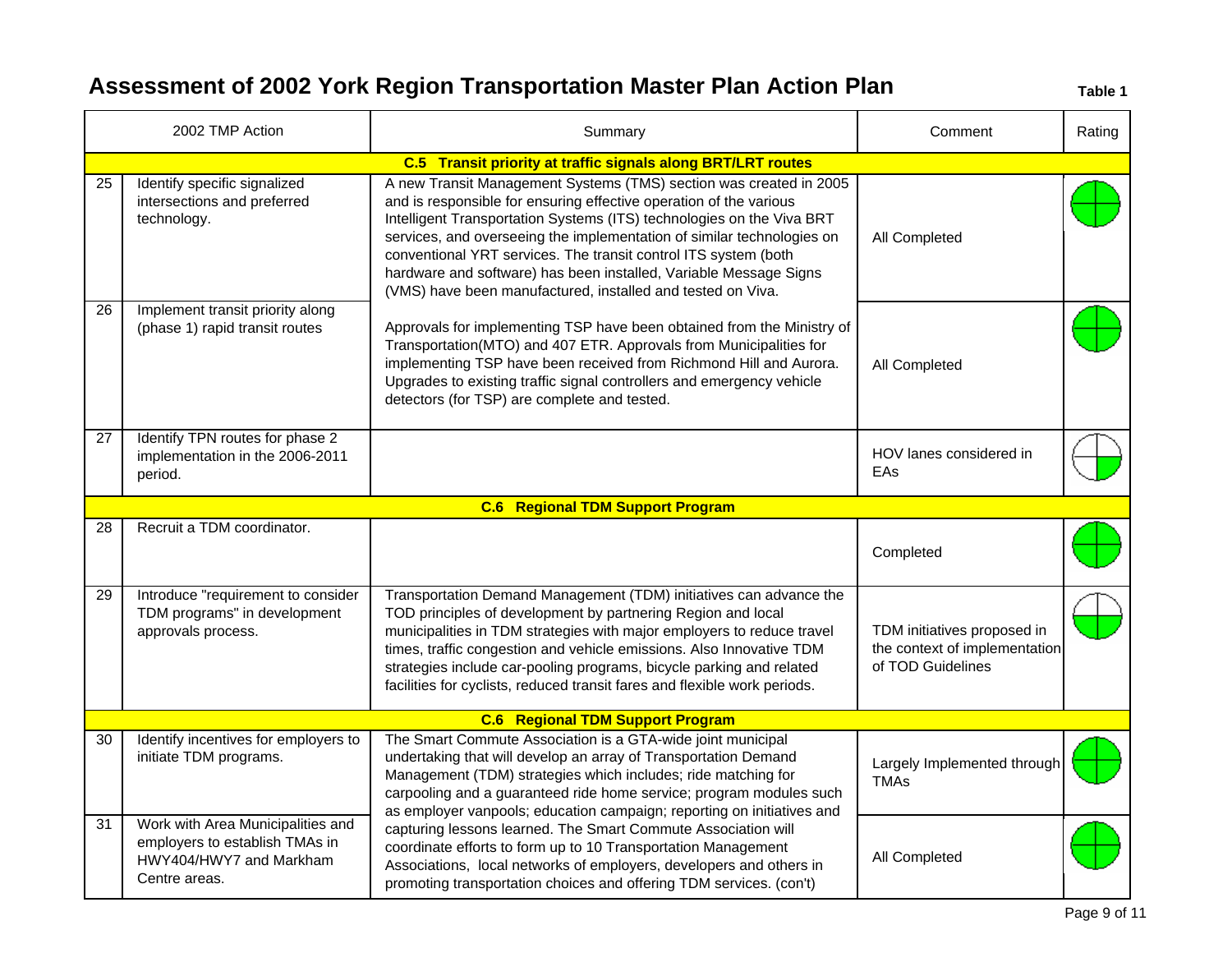|    | 2002 TMP Action                                                                                                              | Summary                                                                                                                                                                                                                                                                                                                                                                                                                            | Comment                                                                                                                                                 | Rating |
|----|------------------------------------------------------------------------------------------------------------------------------|------------------------------------------------------------------------------------------------------------------------------------------------------------------------------------------------------------------------------------------------------------------------------------------------------------------------------------------------------------------------------------------------------------------------------------|---------------------------------------------------------------------------------------------------------------------------------------------------------|--------|
| 32 | Develop and implement a program<br>for York Region employees                                                                 | (con't from pg 7) The Smart Commute initiative (SCI) and its programs<br>and services have been beneficial to York Region and the local<br>municipalities. Transportation Management Associations have been<br>working directly to encourage commuters to consider alternative modes<br>of transportation and market YRT/Viva services such as the Business                                                                        | Program developed; now<br>being implemented                                                                                                             |        |
| 33 | Encourage Area Municipalities and<br>other public sector agencies to<br>develop and implement TDM<br>programs.               | Value Pass program. The net effect of TDM programs such as SCI works<br>towards Regional goals of the Centres and Corridors Strategy, Vision<br>2026, improving air quality, and sustainable growth.                                                                                                                                                                                                                               | Largely Implemented through<br><b>TMAs</b>                                                                                                              |        |
| 34 | Reassess new road design projects<br>and amend as necessary.                                                                 | Rural cross-section roads designed with 1.5 m paved shoulders; six lane<br>roads designed with extra wide curb lanes to accommodate busses and<br>cyclist.                                                                                                                                                                                                                                                                         | Designation of bike routes<br>and lanes are pending the<br>completion of the<br>Ped/Cycling Master Plan.                                                |        |
|    |                                                                                                                              | C.8 Urban York sidewalk retrofit program                                                                                                                                                                                                                                                                                                                                                                                           |                                                                                                                                                         |        |
| 35 | Identify needs and costs, and<br>develop a 5 year program with<br>priority given to roads<br>accommodating transit.          | One of the key elements in the TOD guidelines which reflect the<br>challenges and opportunities discussed through consultations with<br>Regional and local staff is Pedestrians. TOD Encourage access, Promote<br>safety and comfort through building and site design and advise to locate<br>activity-generating land uses at street level.                                                                                       | Conditional approval from<br>council for municipal<br>partnership program.<br>Recommendations on priority<br>is to come from Ped/Cycling<br>Master Plan |        |
|    |                                                                                                                              | <b>C.9 Establish Region -wide Bike Network</b>                                                                                                                                                                                                                                                                                                                                                                                     |                                                                                                                                                         |        |
| 36 | Initiate study in consultation with<br>Area Municipalities.                                                                  | On October 27, 2005, Regional Council authorize York Region staff to<br>engage a consultant to conduct a Pedestrian and Cycling Master Plan<br>Study in consultation with the local municipalities. Three proposals for this<br>project were evaluated in accordance with Regional Purchasing Policy,<br>by-laws and practices and the proposal submitted by MMM received the<br>highest score in consultant selection evaluation. | All Completed                                                                                                                                           |        |
|    |                                                                                                                              | C.10 Lower Truck tolls on HWY.407                                                                                                                                                                                                                                                                                                                                                                                                  |                                                                                                                                                         |        |
| 37 | Prepare Council Resolution in<br>consultation with trucking industry,<br>and forward to Province and 407<br>ETR corporation. | Provincial initiatives to manage the actions of 407 ETR have failed.                                                                                                                                                                                                                                                                                                                                                               | Regional Council action will<br>not lead to desired results.<br>This action item should be<br>dropped from further<br>consideration                     |        |
|    |                                                                                                                              | <b>C.11 Support Establishment of GTA Goods Movement Forum</b>                                                                                                                                                                                                                                                                                                                                                                      |                                                                                                                                                         |        |
| 38 | Identify specific initiatives to<br>encourage modal shift from truck to<br>rail.                                             | Reports specified priority to be given to road improvements accessing<br>intermodal yards.                                                                                                                                                                                                                                                                                                                                         | There has been some<br>consideration                                                                                                                    |        |